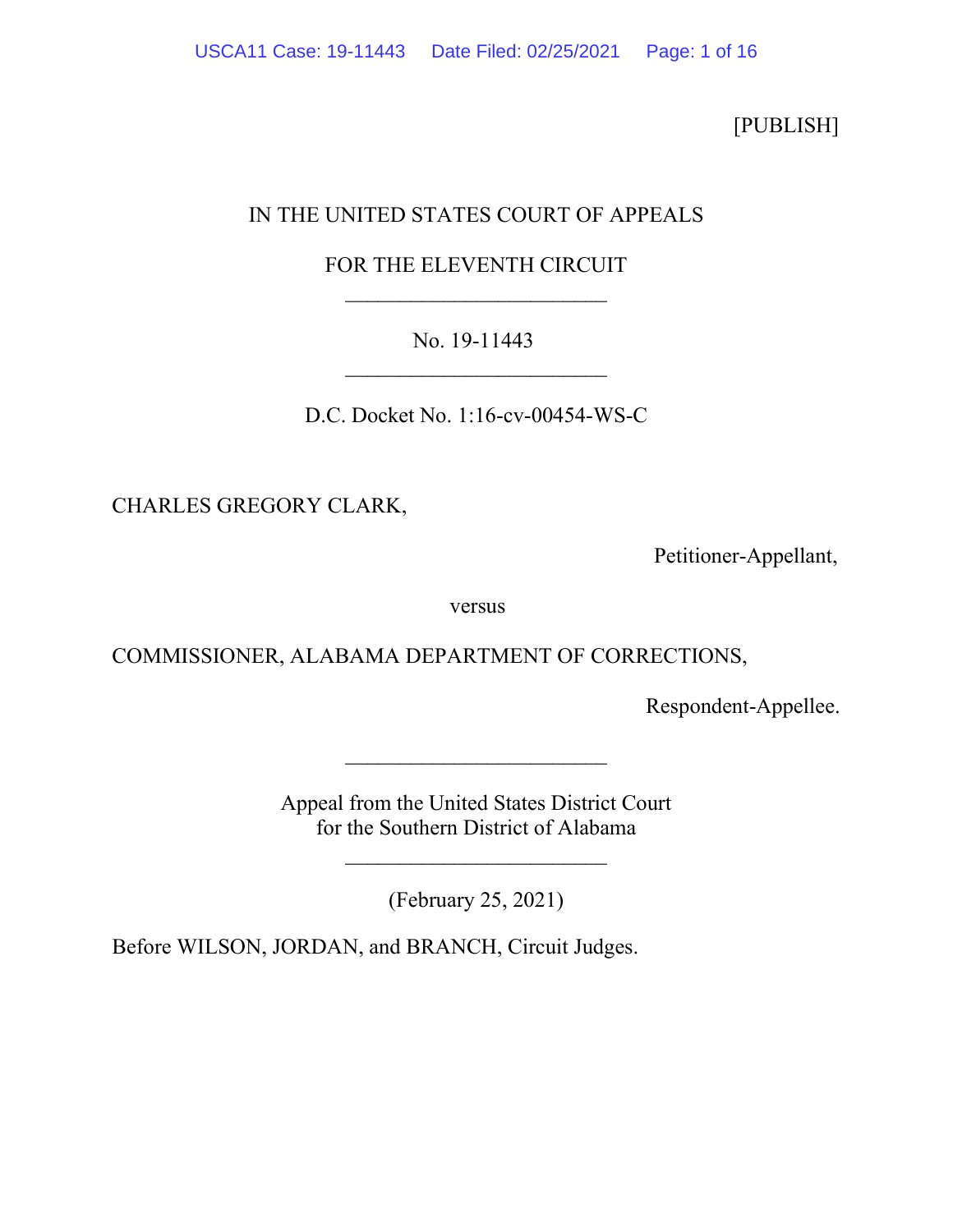WILSON, Circuit Judge:

Charles Gregory Clark was convicted of murder committed during a robbery in the first degree. *See* Ala. Code § 13A-5-40(a)(2).A jury recommended a death sentence, 11 to 1, and the trial court accepted that recommendation. After his direct appeal and state habeas review, Clark filed a federal habeas petition, alleging, in part, ineffective assistance of counsel. The district court denied the petition, holding that the ineffective assistance claim was procedurally defaulted. This is his appeal.

Clark agrees that the procedural-default doctrine would typically bar his ineffective-assistance claim. But he argues that his case falls within the procedural-default exception identified in *Martinez v. Ryan*, 566 U.S. 1 (2012).<sup>1</sup> We disagree. Even if *Martinez* could excuse Clark's procedural default, we affirm because Clark has failed to show actual prejudice under *Strickland v. Washington*, 466 U.S. 668 (1984), and therefore has not presented a "substantial claim" that his trial counsel rendered ineffective assistance, *see Martinez*, 566 U.S. at 17.

### **BACKGROUND**

Clark brutally murdered William Fuller Ewing—a man he had known for ten years—at Ewing's gas station and convenience store in Gulf Shores, Alabama.

<sup>1</sup> Clark abandoned his *Ring v. Arizona*, 536 U.S. 584 (2002) challenge to Alabama's sentencing scheme after the United States Supreme Court's decision in *McKinney v. Arizona*, 589 U.S. \_\_\_, 140 S. Ct. 702 (2020).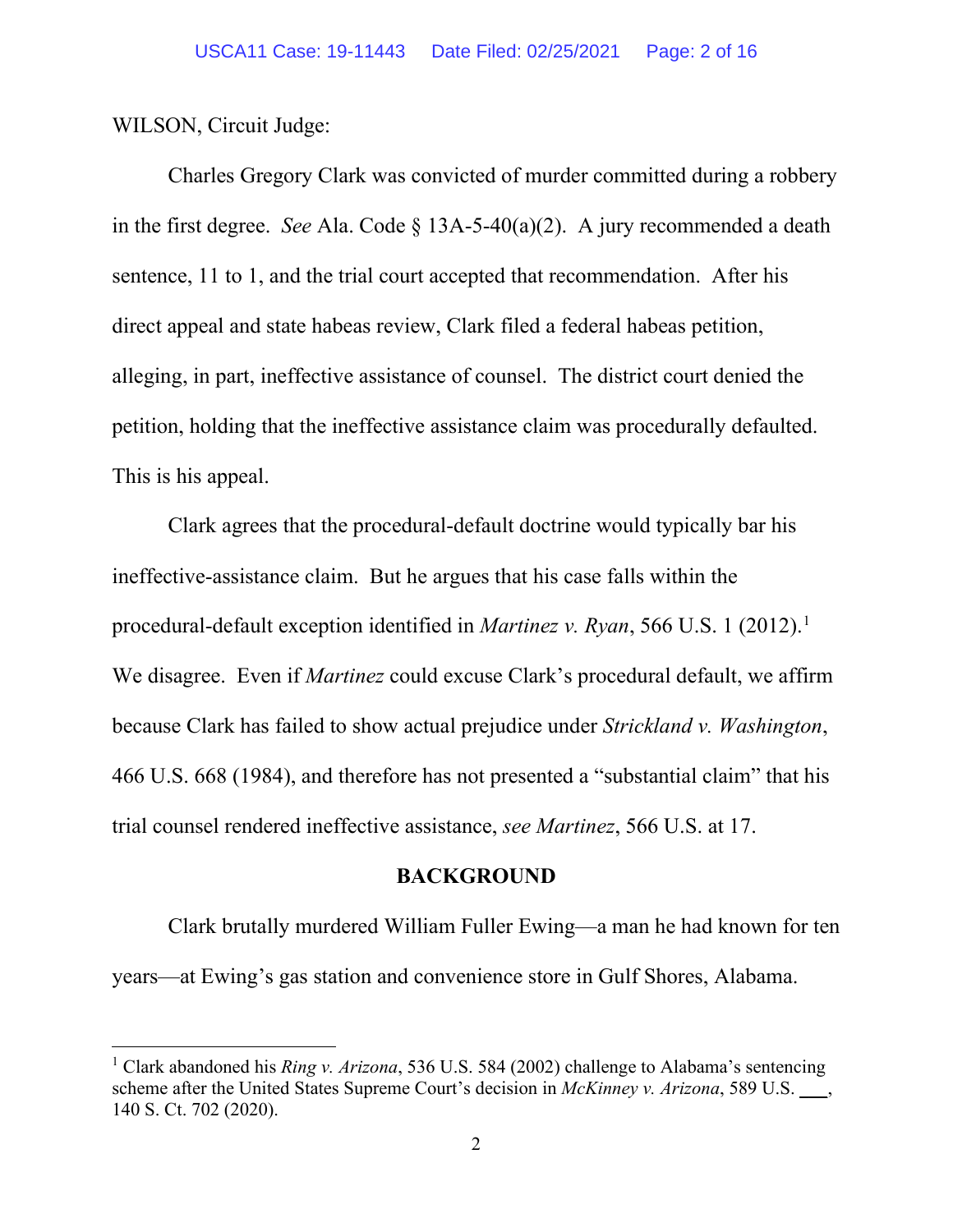When police arrested him, Clark had Ewing's blood on his hands, clothes, and neck, with no apparent wounds.Almost \$400—stolen from Ewing's convenience store—was found in the car Clark was driving. Hair found at the crime scene seemingly matched Clark's hair; shoeprints found at the crime scene matched the soles of his shoes.And after waiving his *Miranda*<sup>2</sup> rights, Clark admitted to the murder and showed the authorities where other incriminating evidence could be found. In short, the evidence of Clark's guilt was overwhelming.Not surprisingly, he was unanimously convicted. And at the penalty phase, the jury voted 11 to 1 for the death penalty. The trial court agreed and sentenced Clark to death.

Clark appealed his conviction and sentence to the Alabama Court of Criminal Appeals; both were affirmed. Then the Alabama Supreme Court and Supreme Court of the United States denied his petitions for certiorari. In 2005, Clark filed for postconviction relief in the Alabama state courts.The Baldwin County Circuit court held an evidentiary hearing and denied relief.Again, the Alabama Court of Criminal Appeals affirmed, and the Alabama Supreme Court denied certiorari.

Clark then filed a habeas petition in the Southern District of Alabama. Before the district court, Clark sought to raise a procedurally defaulted ineffective-

<sup>2</sup> *Miranda v. Arizona*, 384 U.S. 436 (1966).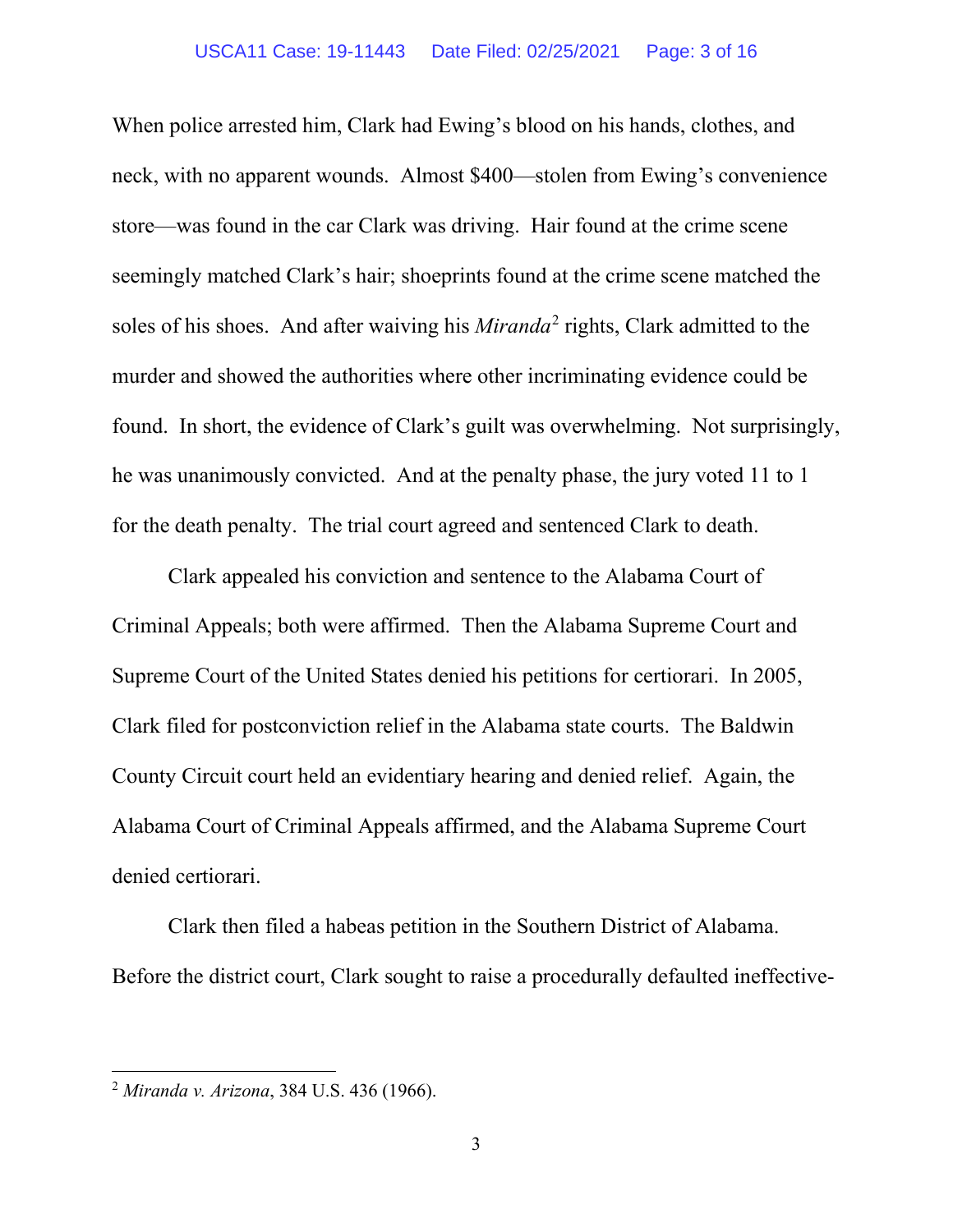assistance-of-counsel claim.<sup>3</sup> He presented evidence that at least two jurors saw him shackled during trial and claimed that, since he was restrained without an adequate and on-the-record justification, his trial counsel should have objected. During his initial state postconviction review, Clark's counsel introduced this ineffective-assistance claim but orally abandoned the claim before the evidentiary hearing.<sup>4</sup> Clark failed to reintroduce this claim in later state court proceedings.

The district court rejected Clark's ineffective-assistance claim as procedurally defaulted because Clark failed to raise it before the Alabama Court of Criminal Appeals or the Alabama Supreme Court. Though Clark argued his claim fell within the narrow exception first discussed in *Martinez*, the district court held, in part, that *Martinez* could not save Clark from a procedural default at the appellate stage of state postconviction proceedings, because those appeals are not the prisoner's first opportunity to raise a claim for ineffective assistance of trial counsel.

 $3$  When a state prisoner fails to present a claim to the state court in a timely and proper manner, and the state court refuses to address the merits of that claim based on state law, that claim is procedurally defaulted. *Coleman v. Thompson*, 501 U.S. 722, 750–51 (1991). Federal courts are generally precluded from hearing the merits of procedurally defaulted claims except in rare cases. *See id.* at 750.

<sup>&</sup>lt;sup>4</sup> Although the record does not disclose why state postconviction counsel withdrew this claim, Clark asserts it was because his counsel did not interview the jurors and thus had no evidence that any juror saw the restraints.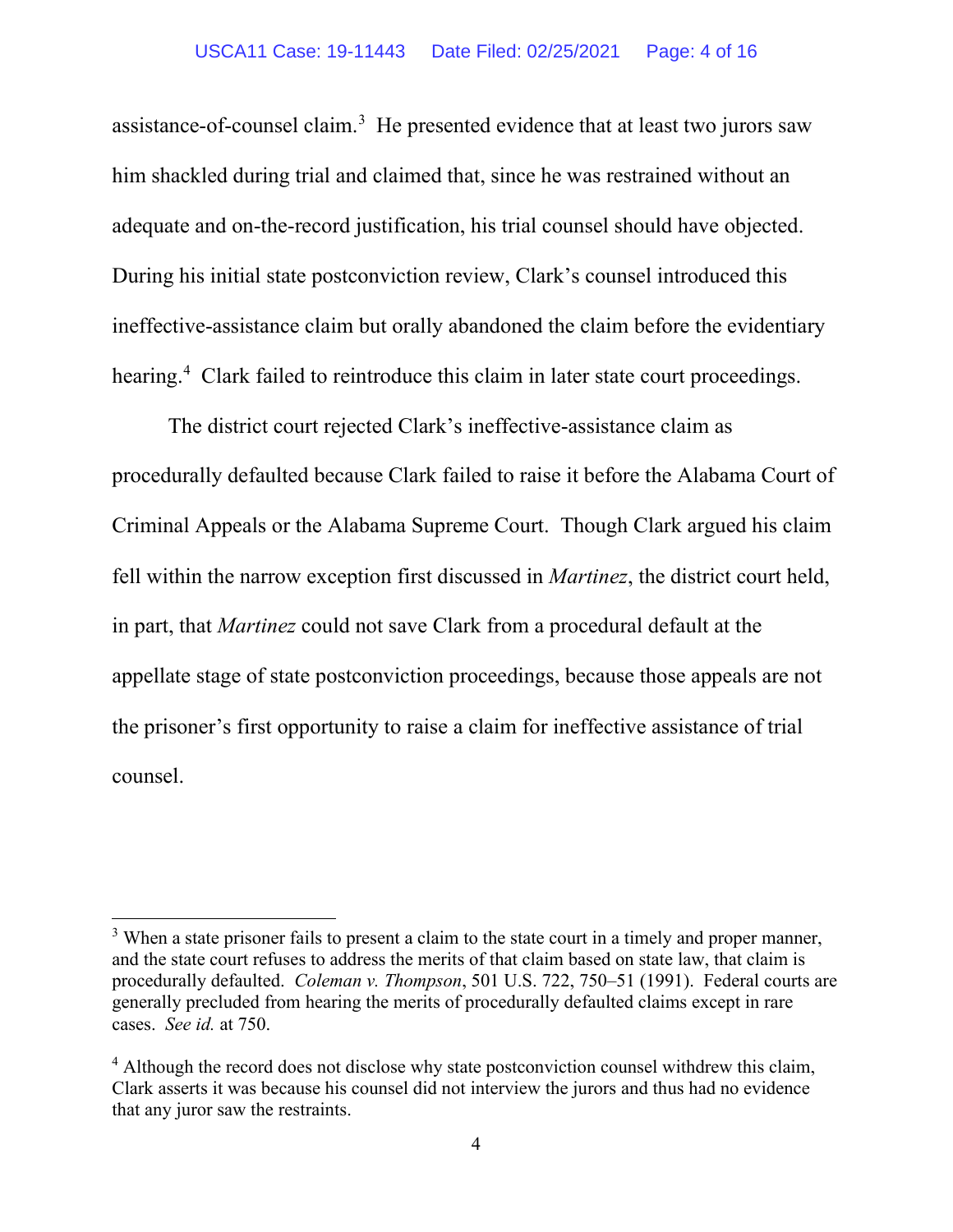### **DISCUSSION**

We review the district court's denial of a 28 U.S.C. § 2254 petition de novo. *Ward v. Hall,* 592 F.3d 1144, 1155 (11th Cir. 2010). But "we generally review the District Court's findings of fact for clear error." *Madison v. Comm'r, Ala. Dep't of Corr.,* 761 F.3d 1240, 1245 (11th Cir. 2014). Our review of Clark's habeas petition is governed by 28 U.S.C. § 2254(d), as amended by the Antiterrorism and Effective Death Penalty Act (AEDPA). *See Kimbrough v. Sec'y, DOC*, 565 F.3d 796, 798 (11th Cir. 2009) (per curiam).

### A.

Before bringing a habeas action in federal court, a petitioner must exhaust all state-court remedies available for challenging his conviction, either on direct appeal or in a state postconviction motion. 28 U.S.C. § 2254(b)–(c); *see also Snowden v. Singletary*, 135 F.3d 732, 735 (11th Cir. 1998). This means that "[s]tate prisoners must give the state courts *one full opportunity* to resolve any constitutional issues by invoking *one complete round* of the State's established appellate review process, including review by the state's court of last resort, even if review in that court is discretionary." *Pruitt v. Jones*, 348 F.3d 1355, 1358–59 (11th Cir. 2003) (emphases added) (internal quotation mark omitted).

When the petitioner fails to exhaust state-court remedies "and it is obvious that the unexhausted claim would now be procedurally barred due to a state-law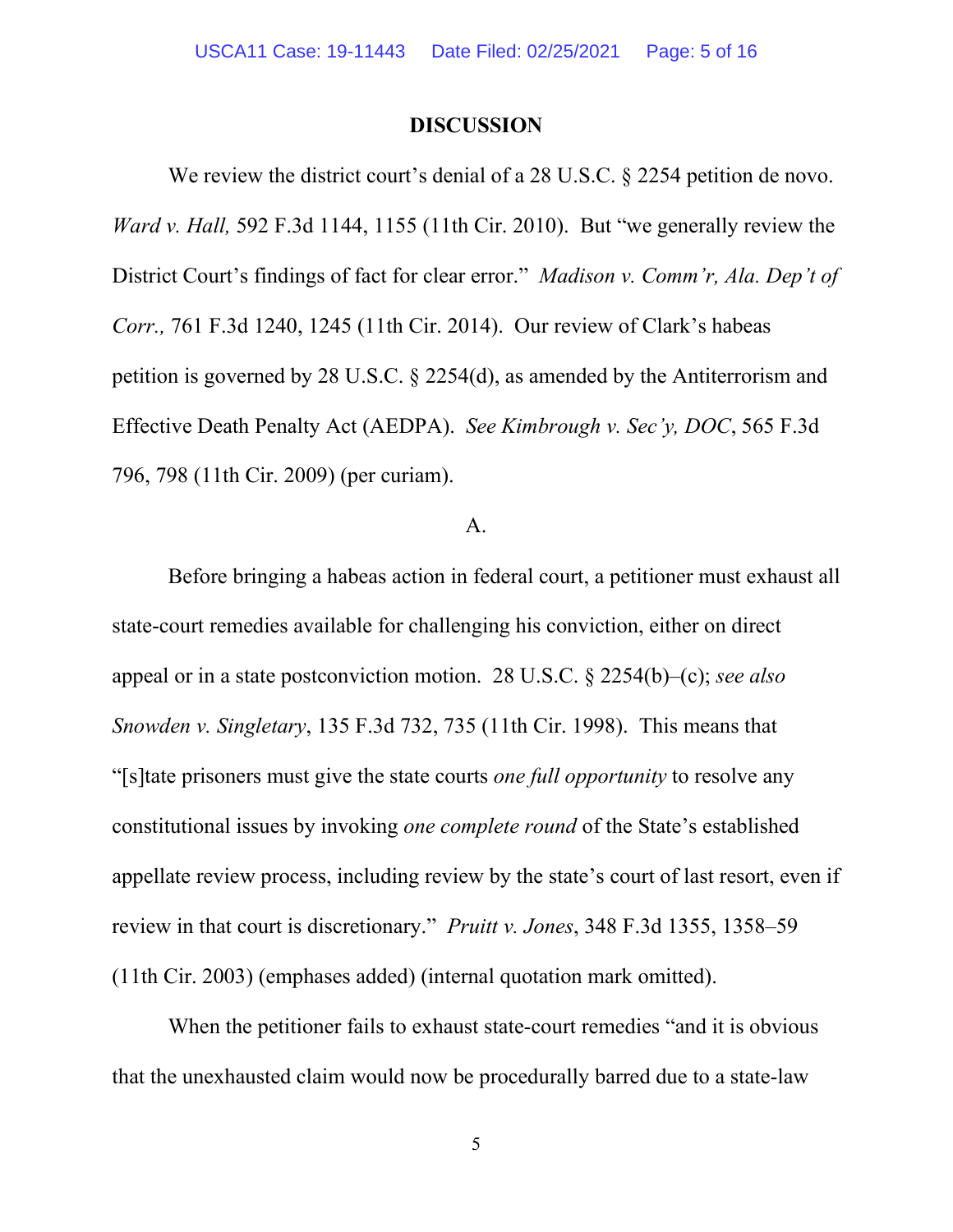#### USCA11 Case: 19-11443 Date Filed: 02/25/2021 Page: 6 of 16

procedural default . . . the exhaustion requirement and procedural default principles combine to mandate dismissal," and federal habeas relief is barred absent an applicable exception. *See Bailey v. Nagle*, 172 F.3d 1299, 1303, 1306 (11th Cir. 1999) (per curiam). "The doctrine of procedural default was developed as a means of ensuring that federal habeas petitioners first seek relief in accordance with established state procedures." *Henderson v. Campbell*, 353 F.3d 880, 891 (11th Cir. 2003) (internal quotation mark omitted).

Here, the parties agree that Clark's ineffective-assistance-of-counsel claim is procedurally defaulted. Clark "failed to give the state courts one full opportunity to resolve [his] claim by invoking one complete round of Alabama's well established appellate review process." *See id.* at 898. And if Clark were to now attempt to raise this claim in the Alabama courts, they would almost assuredly be rejected on Alabama's "firmly established and consistently applied procedural grounds." *See id.* at 899. If he brought his claim as a new Rule 32 petition, it either would be barred by the statute of limitations, *see* Ala. R. Crim. P. 32.2(c), or dismissed as a second or successive petition, *see* Ala. R. Crim. P. 32.2(b).

But procedural default can be overcome. Generally, to excuse default, a petitioner must either show cause for the failure to properly present the claim and actual prejudice from the default, *Marek v. Singletary*, 62 F.3d 1295, 1301–02 (11th Cir. 1995), or show that the failure to consider the claim would lead to a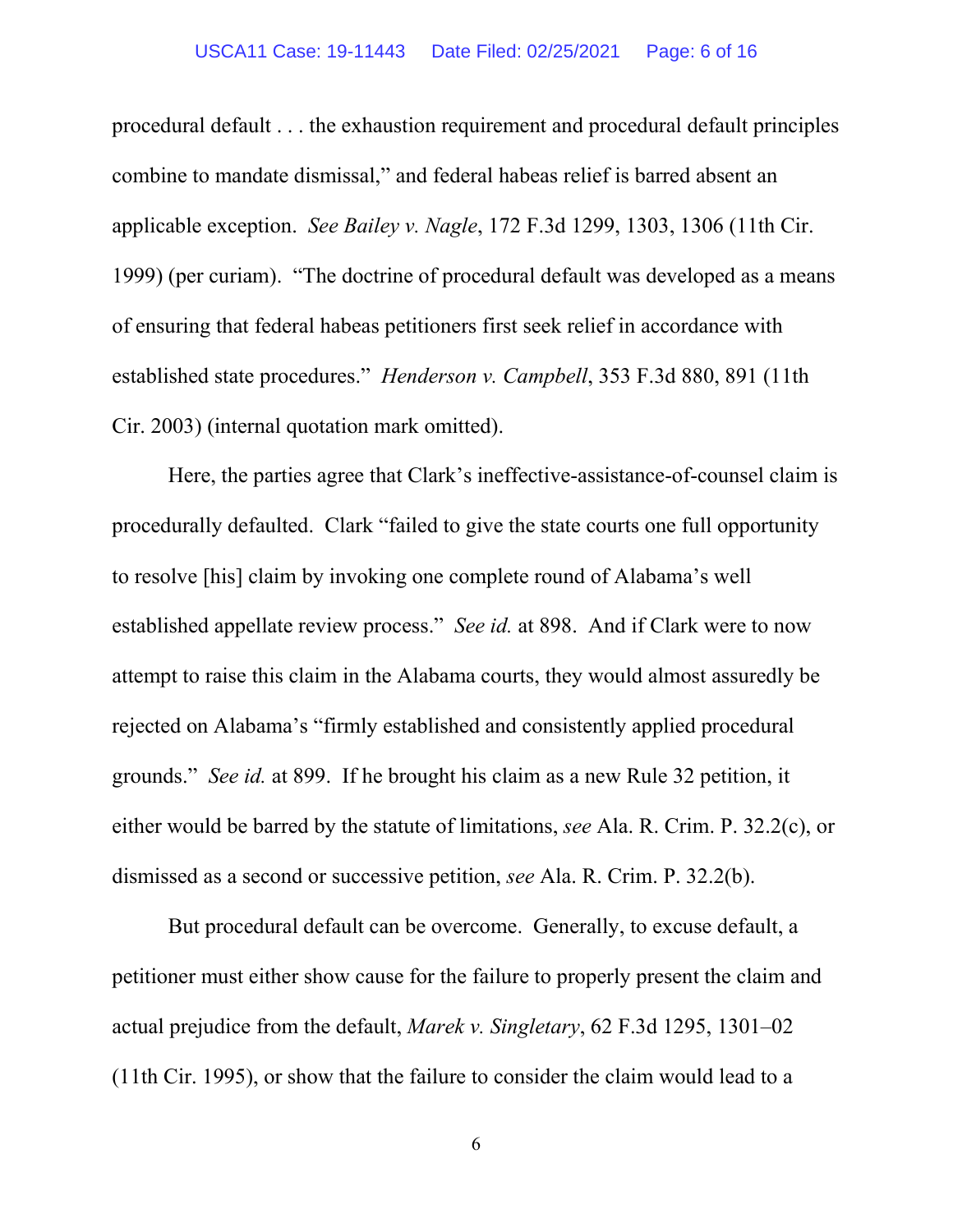### USCA11 Case: 19-11443 Date Filed: 02/25/2021 Page: 7 of 16

fundamental miscarriage of justice, *Johnson v. Alabama*, 256 F.3d 1156, 1171 (11th Cir. 2001). And, until fairly recently, "an attorney's ignorance or inadvertence in a postconviction proceeding [did] not qualify as cause to excuse a procedural default." *Martinez*, 566 U.S. at 9; *see also Coleman*, 501 U.S. at 757 (holding that when a petitioner "had no right to counsel to pursue his appeal in state habeas" and "attorney error . . . led to the default of [the petitioner's] claims in state court," error could not constitute cause to excuse procedural default).

Yet the Supreme Court has qualified this principle. In *Martinez*, the Supreme Court announced a narrow exception. 566 U.S. at 9. Now, a petitioner can establish cause for the procedural default of a claim of ineffective assistance of trial counsel where: (1) the petitioner has a "substantial claim" that his trial counsel rendered ineffective assistance; (2) the petitioner had no counsel or received ineffective assistance of counsel during the initial-review collateral proceeding; (3) "the state collateral review proceeding was the 'initial' review proceeding in respect to the 'ineffective-assistance-of-trial-counsel claim'"; and (4) state law required the petitioner to raise the ineffective-assistance-of-trial counsel claim in the initial collateral proceeding. *Trevino v. Thaler*, 569 U.S. 413, 423 (2013) (citing *Martinez*, 566 U.S. at 14–17).

Clark argues that *Martinez* excuses his procedural default because his postconviction counsel was ineffective. He says that his failure to raise his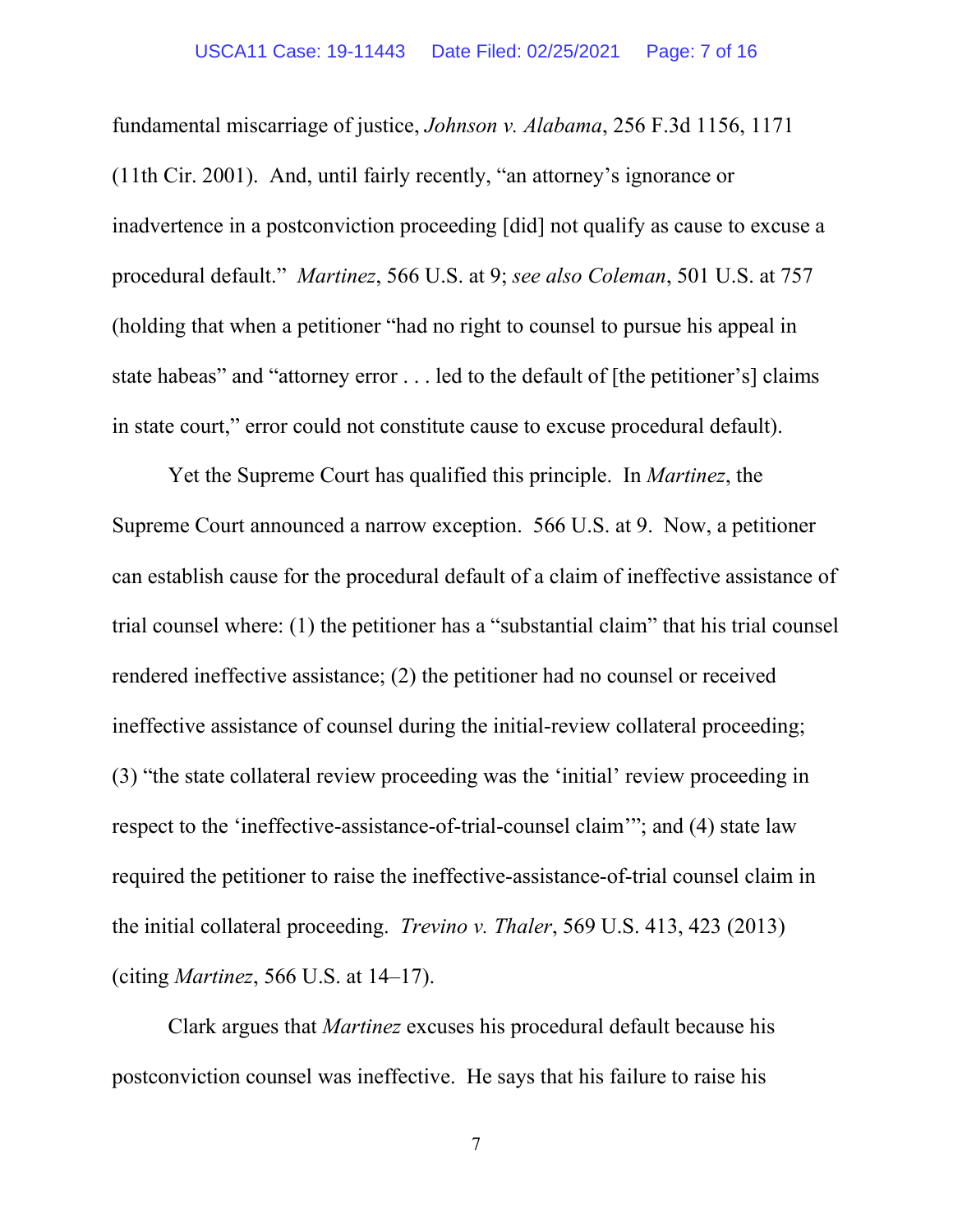ineffective-assistance claim on appeal from denial of postconviction relief—after abandoning the claim in his initial postconviction proceeding—is functionally the same as the failure in *Martinez*, where the petitioner failed to raise the claim at any level of his initial-state postconviction review. *Martinez*, 566 U.S. at 4*–*7. And he argues that his circumstances track the Court's concerns in *Martinez*.

But even assuming *Martinez* could excuse Clark's failure to raise his claim *on appeal* from an initial-review collateral proceeding, <sup>5</sup> *Martinez* is of no help because Clark has not presented a "substantial claim" that his trial counsel rendered ineffective assistance, *see id.* at 17.6

<sup>5</sup> There are reasons to think it doesn't. Namely, in *Martinez*, the Court stated that the exception is limited to ineffective assistance at the "initial-review collateral proceeding[]," i.e., the "collateral proceeding[] which provide[d] the *first* occasion to raise a claim of ineffective assistance at trial." *Martinez*, 566 U.S. at 8 (emphasis added). The Court even made clear that *Martinez*'s holding did "not concern attorney errors in . . . appeals from initial-review collateral proceedings." *Id.* at 16. But again, we do not decide this issue.

<sup>6</sup> We also assume, without deciding, that Clark is right that *Martinez* could also excuse his failure to properly exhaust his claim. Though the petitioners in *Martinez* and *Trevino* failed to raise their claims at any level of their initial-state postconviction review, their claims were presented to and rejected by state courts in a second round of review before federal courts considered the claims on the merits. *See Trevino*, 569 U.S. at 417–20; *Martinez*, 566 U.S. at 4*–*7.

The Commissioner argues that Clark must present his ineffective-assistance claim to the Alabama state courts to properly exhaust it, and that AEDPA and comity require that state courts review this matter first, no matter how futile. Clark says otherwise. Citing three of our sister circuits, he claims that *Martinez*'s exception is to both procedural default *and* exhaustion. *See, e.g.*, *Moore v. Stirling*, 952 F.3d 174, 181 (4th Cir. 2020) (holding that, after *Martinez*, "a 'narrow' exception exists for state prisoners to raise unexhausted federal claims"). He also argues that requiring him to present seemingly futile claims would be a needless exercise in "judicial ping-pong." *See Kelley v. Sec'y for Dep't of Corr.*, 377 F.3d 1317, 1351 (11th Cir. 2004). Because Clark fails to make a substantial claim, we need not decided this issue either.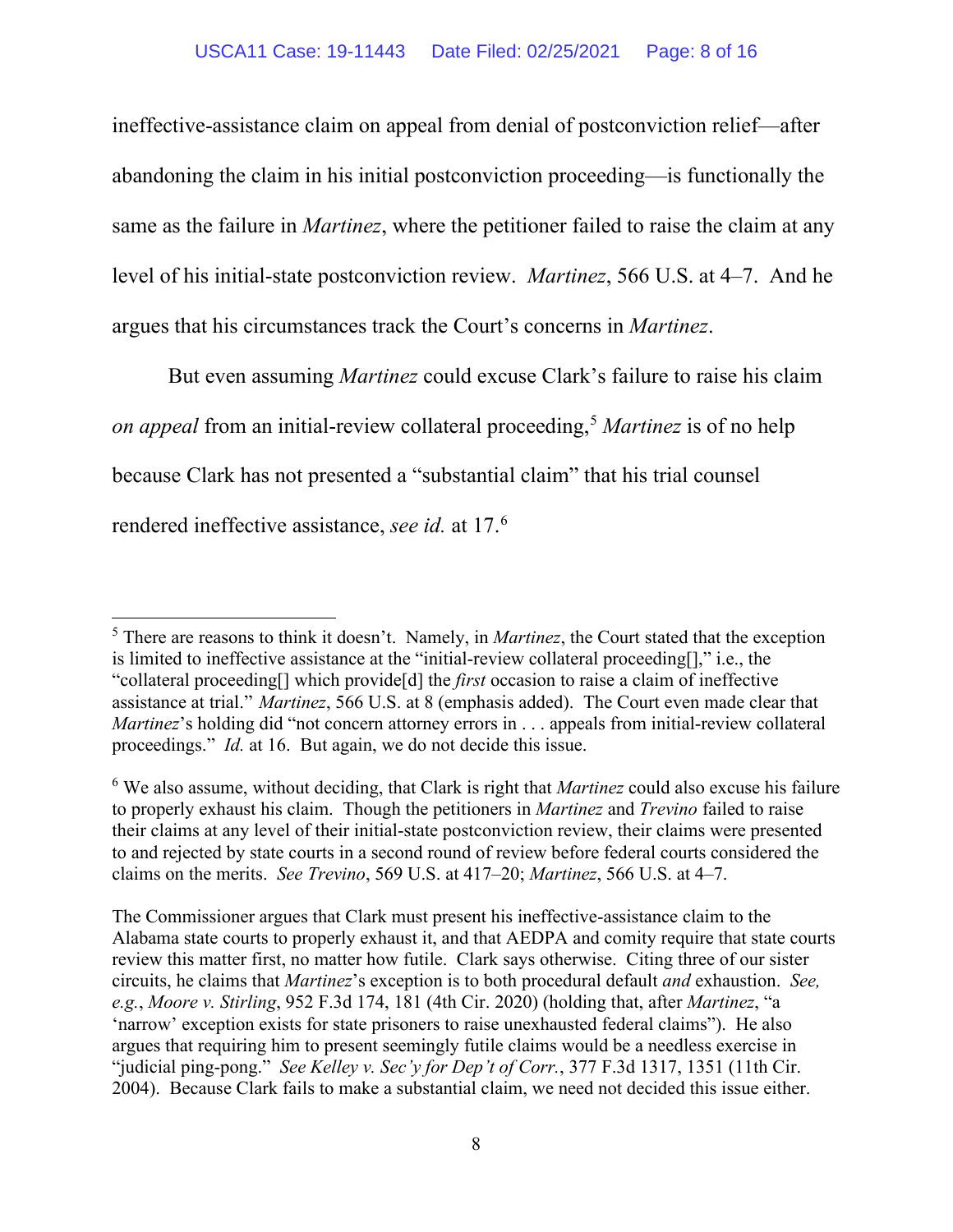B.

"Neither *Martinez* nor *Trevino* elaborated on or applied [the substantial claim] standard," but we have applied "the already-developed standard for issuing a [certificate of appealability], which requires a substantial showing of the denial of a constitutional right." *Hittson v. GDCP Warden*, 759 F.3d 1210, 1269 (11th Cir. 2014) (internal quotation mark omitted). A substantial showing exists where a petitioner has shown that reasonable jurists "would find it debatable whether the petition states a valid claim of the denial of a constitutional right." *Id.* at 1269–70; *see also Miller-El v. Cockrell*, 537 U.S. 322, 336 (2003) (holding that a petitioner must "show that reasonable jurists could debate whether . . . the petition should have been resolved in a different manner or that the issues presented were adequate to deserve encouragement to proceed further" (alteration accepted) (internal quotation marks omitted)). We make this determination after considering "the fact-pleading requirement for § 2254 petitions, and the standard from *Strickland*." *Hittson*, 759 F.3d at 1270.

The benchmark for judging a claim of ineffective assistance is whether counsel's performance "so undermined the proper functioning of the adversarial process that the trial cannot be relied on as having produced a just result." *Strickland*, 466 U.S. at 686. To establish an ineffective-assistance claim, a petitioner must prove by "a preponderance of competent evidence" that (1) the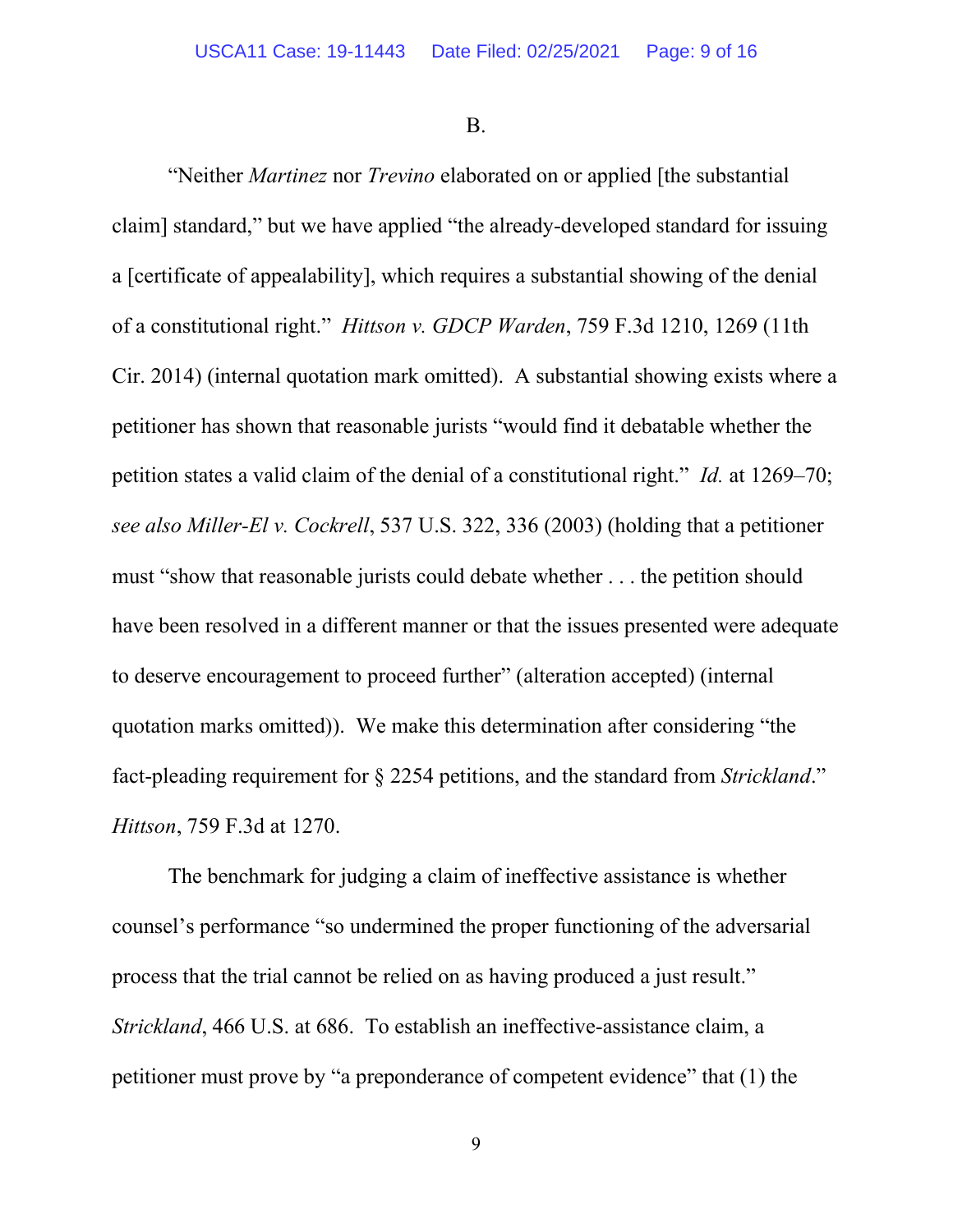performance of his trial or appellate attorney was objectively unreasonable and (2) that such deficient performance prejudiced his defense. *Chandler v. United States*, 218 F.3d 1305, 1312–13 (11th Cir. 2000) (en banc). A court may address the steps in either order and need not address both when denying a claim. *See Holladay v. Haley*, 209 F.3d 1243, 1248 (11th Cir. 2000).

We begin (and end) with prejudice. To prove prejudice, the petitioner "must show that there is a reasonable probability that, but for counsel's unprofessional errors, the result of the proceeding would have been different. A reasonable probability is a probability sufficient to undermine confidence in the outcome." *Strickland*, 466 U.S. at 694. In the death-penalty context, "the question is whether there is a reasonable probability that, absent the errors, the sentencer would have concluded that the balance of aggravating and mitigating circumstances did not warrant death." *Stewart v. Sec'y, Dep't of Corr.*, 476 F.3d 1193, 1209 (11th Cir. 2007) (ellipsis omitted) (internal quotation marks omitted).

Clark has presented evidence that, at trial, at least two jurors saw him physically restrained with a leg brace. He claims that since he was restrained without adequate and on-the-record justification by the district court, his trial counsel should have objected and that the failure to object constituted inadequate assistance. We have held that physical restraints upon a defendant "should be used as rarely as possible" as they tend to interfere with a criminal defendant's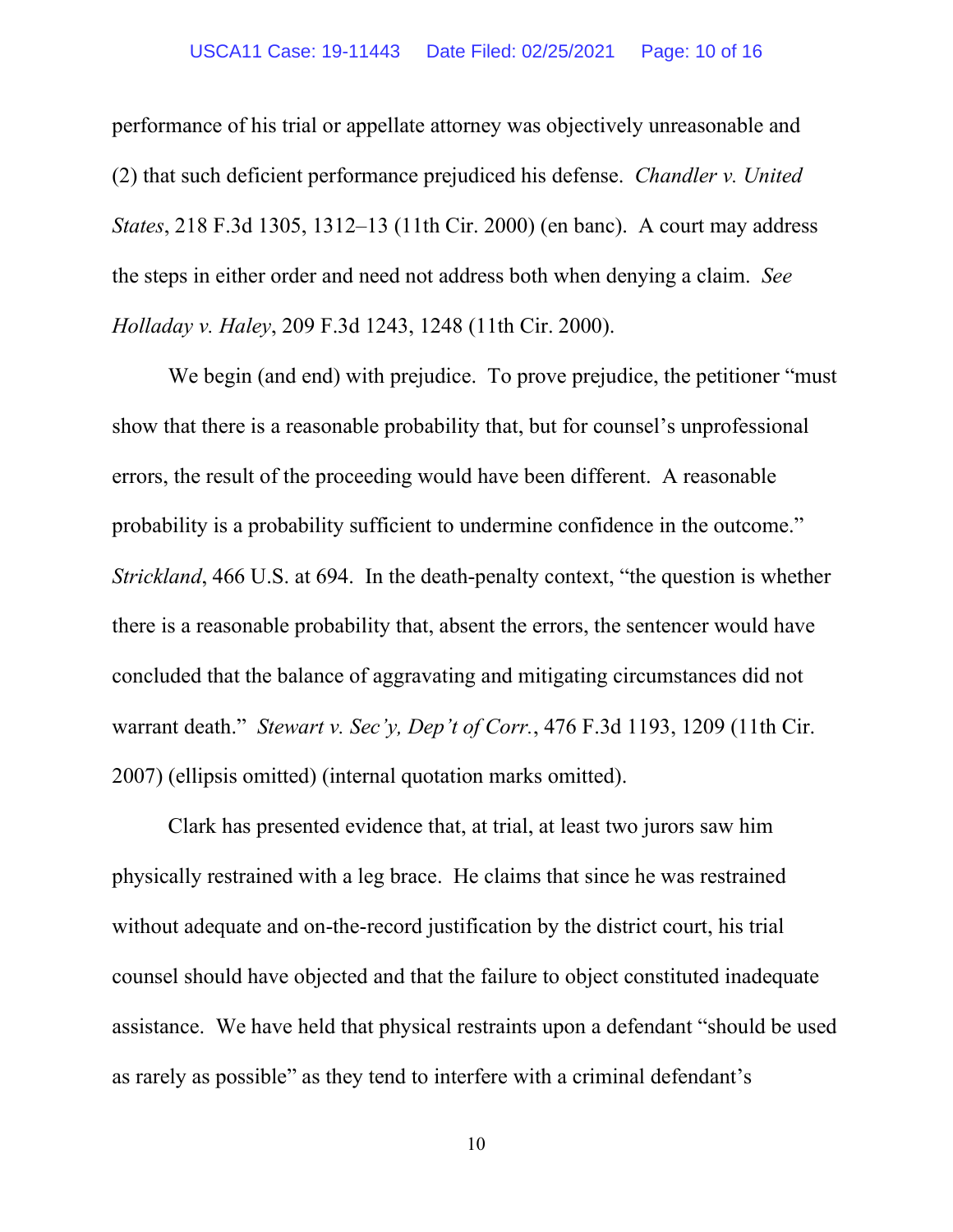constitutionally guaranteed rights. *See United States v. Durham*, 287 F.3d 1297, 1304–1305 (11th Cir. 2002); *see also Deck v. Missouri*, 544 U.S. 622, 629 (2005) (holding that the Constitution "prohibit[s] the use of physical restraints visible to the jury absent a trial court determination, in the exercise of its discretion, that they are justified by a state interest specific to a particular trial").

Citing our decision in *Elledge v. Dugger*, 823 F.2d 1439, 1451 (11th Cir. 1987) (per curiam) (observing that shackles are "inherently prejudicial"), *withdrawn in part on denial of reh'g and reh'g en banc*, 833 F.2d 250 (11th Cir. 1987), and the Court's decision in *Deck*, Clark argues that prejudice is presumed here because at least two jurors saw the restraints. *See Deck*, 544 U.S. at 635 ("[W]here a court, without adequate justification, orders the defendant to wear shackles that will be seen by the jury, the defendant need not demonstrate actual prejudice to make out a due process violation.").

*Deck* does not apply here. "[W]hile *Deck* altered the burden of proof in a substantive shackling claim brought under the Due Process Clause, it did not affect the petitioner's burden to prove actual prejudice when raised in an ineffective assistance of counsel claim on collateral review." *Jones v. Sec'y, Fla. Dep't of Corr.*, 834 F.3d 1299, 1321 (11th Cir. 2016); *see also Marquard v. Sec'y for Dep't*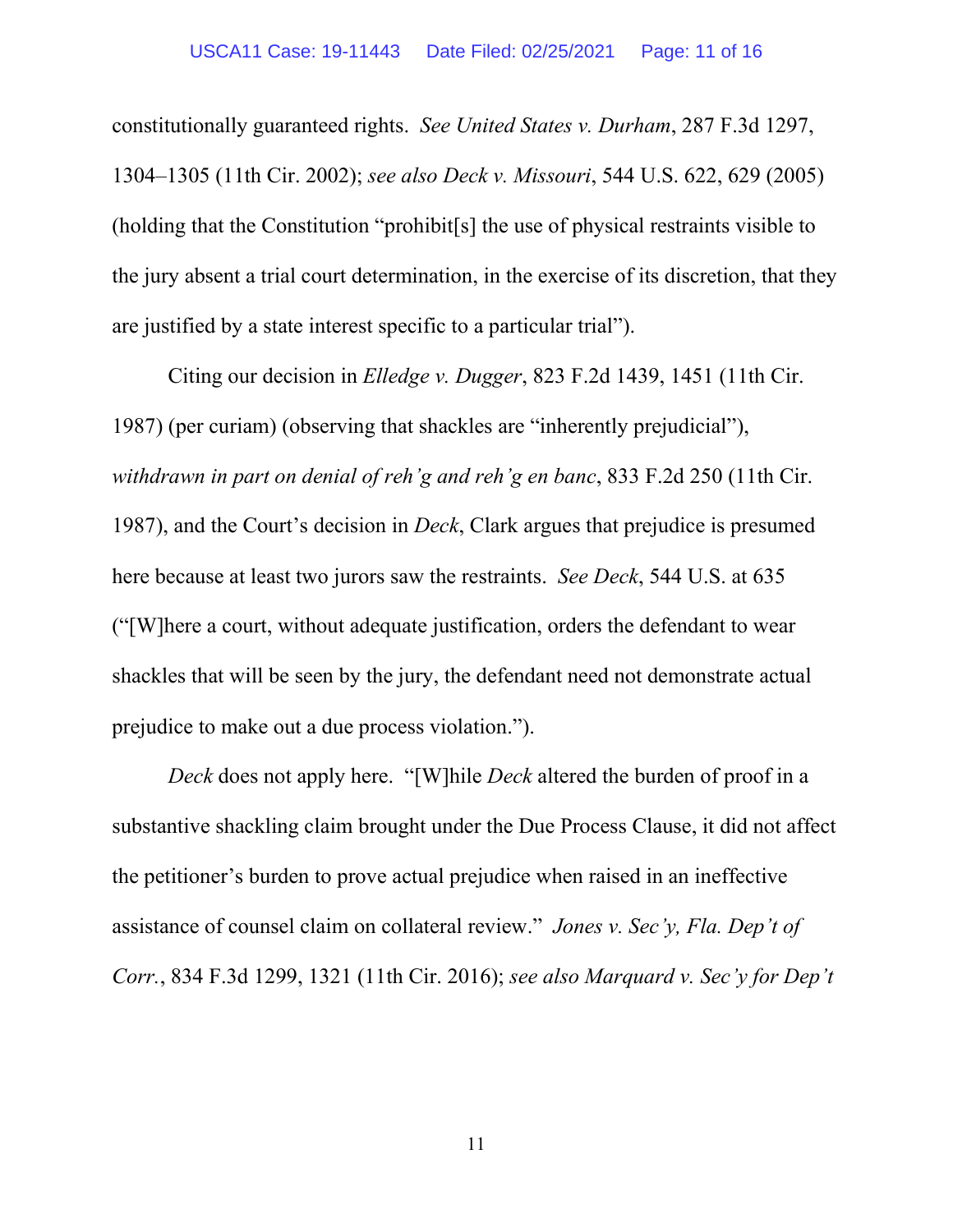*of Corr.*, 429 F.3d 1278, 1313 (11th Cir. 2005). 7 So Clark cannot benefit from *Deck*'s presumption.

*Elledge* is also distinguishable. The petitioner there did not pursue an ineffective-assistance claim on collateral review, but instead raised Fifth and Fourteenth Amendment issues. *See Elledge*, 823 F.2d at 1442; *see also Whatley v. Warden, Ga. Diagnostic & Classification Ctr.*, 927 F.3d 1150, 1184 n.57 (11th Cir. 2019). *Elledge* thus stands for the unremarkable proposition that "shackling a defendant without a justified state interest violates a criminal defendant's due process rights under the Fourteenth Amendment" and that, "if certain conditions are met, . . . courts—on direct appeal—should presume the defendant was prejudiced by the unconstitutional shackling." *Whatley*, 927 F.3d at 1184; *see also Elledge*, 823 F.2d at 1450–52. That proposition is of no benefit here.

C.

With all this in mind, Clark must show a reasonable probability that without his being visibly shackled—the jury would not have convicted him or that the jury would not have recommended the death penalty. *See Jones*, 834 F.3d at 1321. He must establish that his "[c]ounsel's errors [were] so serious as to deprive

<sup>7</sup> The Alabama Court of Criminal Appeals has reached the same conclusion. *See Stanley v. State*, So. 3d , No. CR-18-0397, 2020 WL 2820559, at \*52 (Ala. Crim. App. May 29, 2020) (holding that *Deck* does not relieve a petitioner from proving *Strickland* prejudice in a collateral-review ineffective-assistance-of-counsel claim).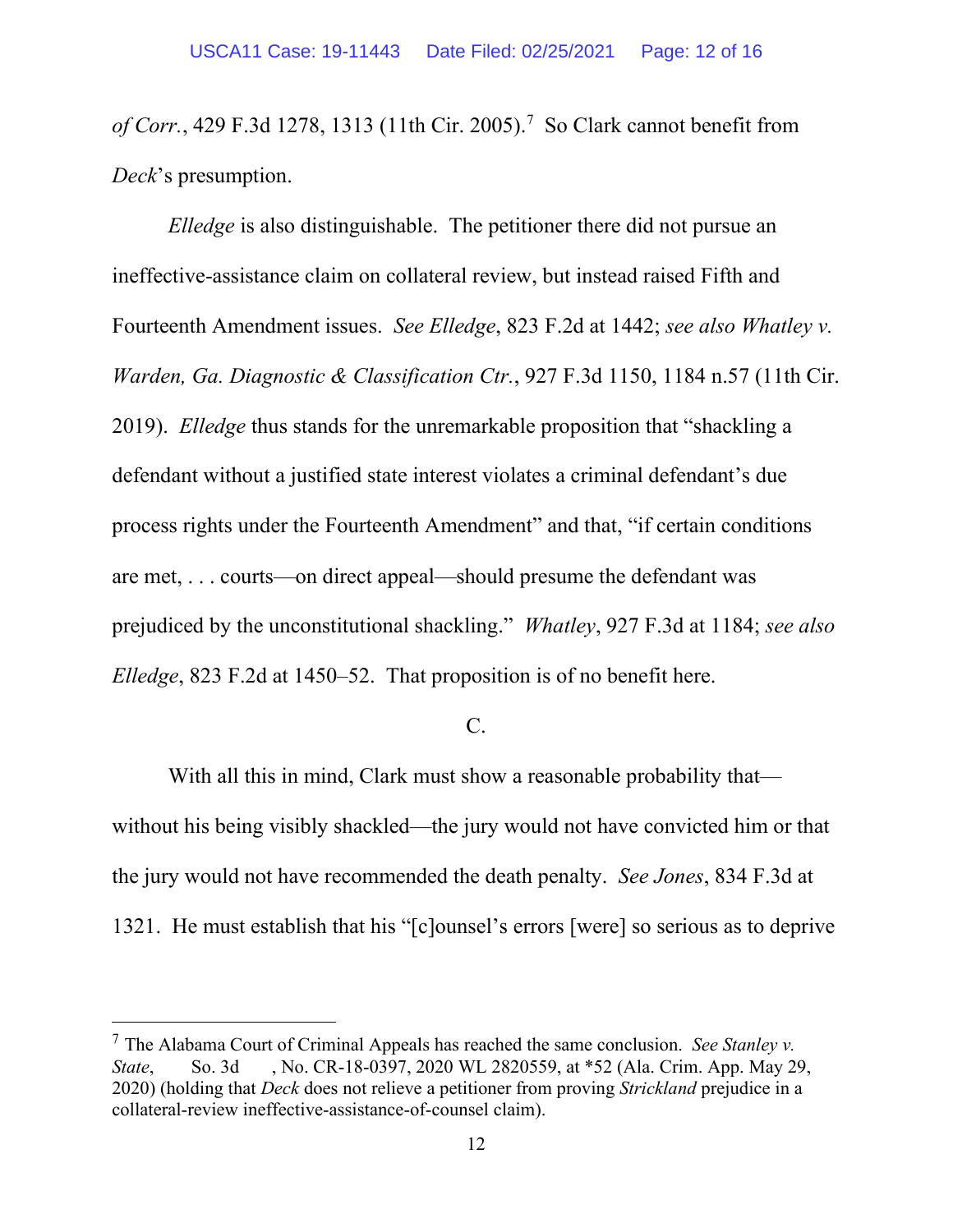[him] of a fair trial, a trial whose result is reliable." *See Harrington v. Richter*, 562 U.S. 86, 104 (2011) (internal quotation mark omitted).

He's failed to meet this standard; the evidence presented at trial was overwhelming.<sup>8</sup> The jury heard from Dr. Leroy Riddick, a medical examiner, that Ewing had suffered fifteen stab wounds (wounds deeper than their length) and seventeen cuts (wounds longer than their depth). Ten of the stab wounds were to the front of Ewing's torso, including one into his heart, one to his right chest muscle, and one that struck the sixth rib (which is just below the level of the heart). Three of the stab wounds were on Ewing's back, two of which struck bone. Another wound, this time on his right hand, reached bone. As for the seventeen cuts, they were all over Ewing's body, including on his face, neck, torso, abdomen, hands, and arms. Dr. Riddick described the few cuts to Ewing's hands and arms as defensive wounds.

Dr. Riddick testified that the wounds were likely caused by a knife and that, given the amount of blood in each wound, Ewing was probably alive when each wound was inflicted. He stated that the two stab wounds in Ewing's back would have taken "some degree of force" since they were deep and struck bone. He also said that the stab wound that pierced Ewing's heart would have been fatal within

<sup>8</sup> We draw the facts mostly from Clark's direct appeal, *Clark v. State*, 896 So. 2d 584, 597–604, 626–628 (Ala. Crim. App. 2000), and his state habeas appeal, *Clark v. State*, 196 So. 3d 285, 291–299 (Ala. Crim. App. 2015).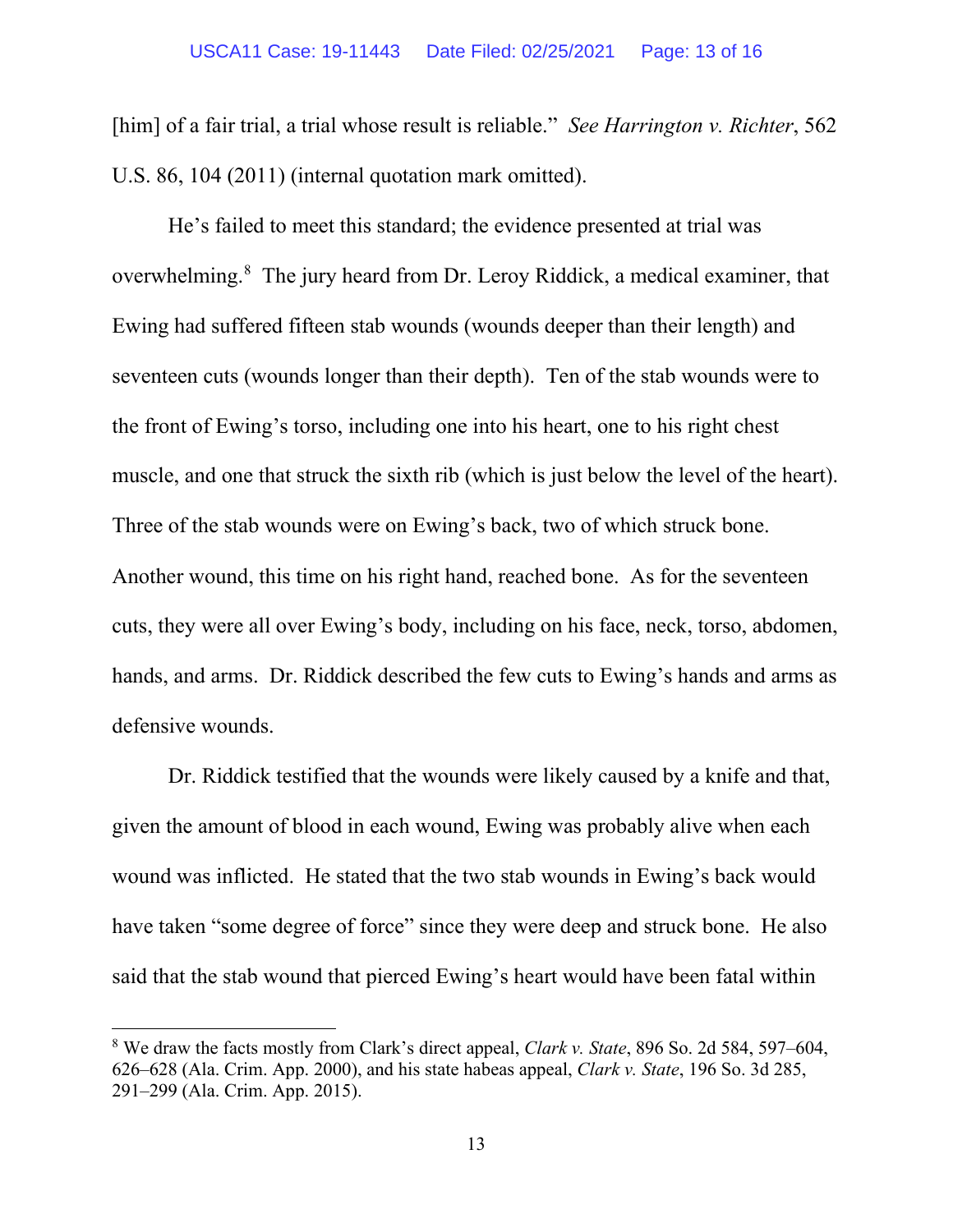minutes. Dr. Riddick testified that the few defensive wounds suggested that Ewing and his assailant were within two feet and struggling at the time of the stabbing.

Clark's arresting officers also testified. They told the jury that Clark had a great deal of blood on his hands, neck, and clothes, and with no apparent wounds. One officer described a bald spot near the crown of Clark's head where it appeared hair had been pulled out. The officers explained how when they searched the car Clark was driving, they found almost \$400 in bills, a ski mask, and that morning's paper.

After his arrest, Clark waived his *Miranda* rights and provided a taperecorded statement, which the jury heard. The jury heard Clark admit to stabbing Ewing several times with his hunting knife. They heard his claim that Ewing had attacked him, hit him, and had him by the hair. And they heard how, after Clark had left the store and started walking to his car—and as Ewing was struggling for his life—Clark returned to the store to steal money so he could buy crack cocaine.

The jury saw physical evidence of Clark's guilt. Clark led authorities to where he discarded certain items, including a bank bag that still contained Ewing's checkbook. Two knives were found in that area, either of which, Dr. Riddick testified, could have been the weapon. An officer testified that a hair clump found at the crime scene appeared to match Clark's hair. There was also testimony that a crime-scene shoeprint matched the soles of the boots Clark was wearing when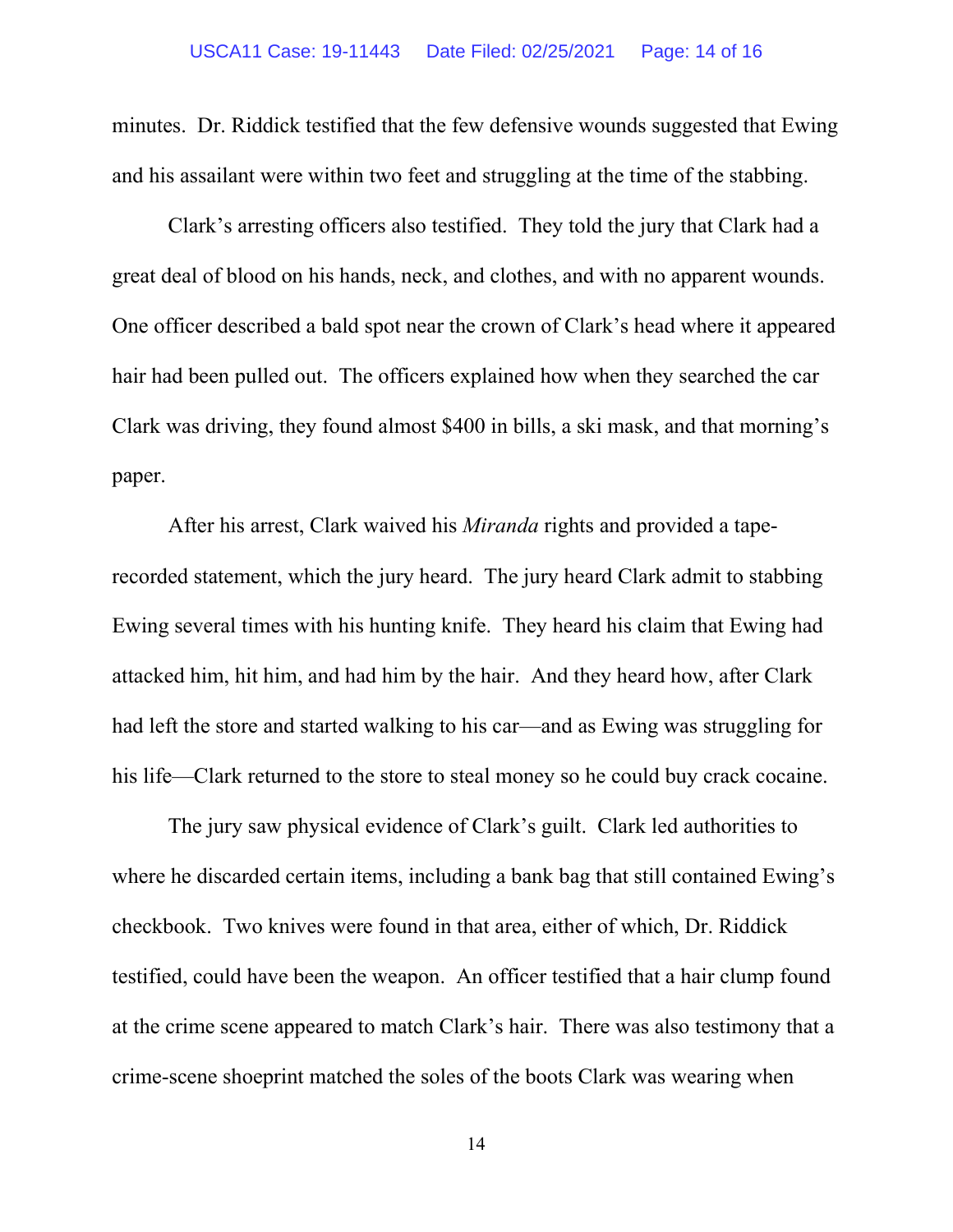arrested. And a forensic scientist testified that the blood found on Clark's right hand, neck, and clothing matched Ewing's blood.

Finally, the jury heard from Ewing's family. They learned that, almost 30 years before his death, Ewing had been in an accident and had suffered physical and mental injuries. Because of the accident, Ewing was unable to work a "regular job" and received his family's help to open the store. The jury heard Ewing's family describe their irreplaceable loss.

Given the strong evidence of his guilt, there is no reasonable probability that the jury seeing Clark in shackles affected his conviction. If they were seen, "the shackles were trivial in light of evidence before the jury." *See Whatley*, 927 F.3d at 1187.

Nor is there any reasonable probability that seeing Clark in shackles affected the jury's decision to recommend the death penalty. Given the powerful evidence we've recounted, the jury could have found, like the trial judge did, at least two aggravating factors: (1) the murder "was committed while [Clark] was engaged [in] . . . or [in] flight after committing. . . [a] robbery," *see* Ala. Code § 13A-5- 49(4), and (2) the murder was "was especially heinous, atrocious, or cruel compared to other capital offenses," *see id.* § 13A-5-49(8).

Of course, the jury had to weigh the aggravating circumstances against any mitigating circumstances. *See* Ala. Code § 13A-5-46(e)(3). Clark offered some